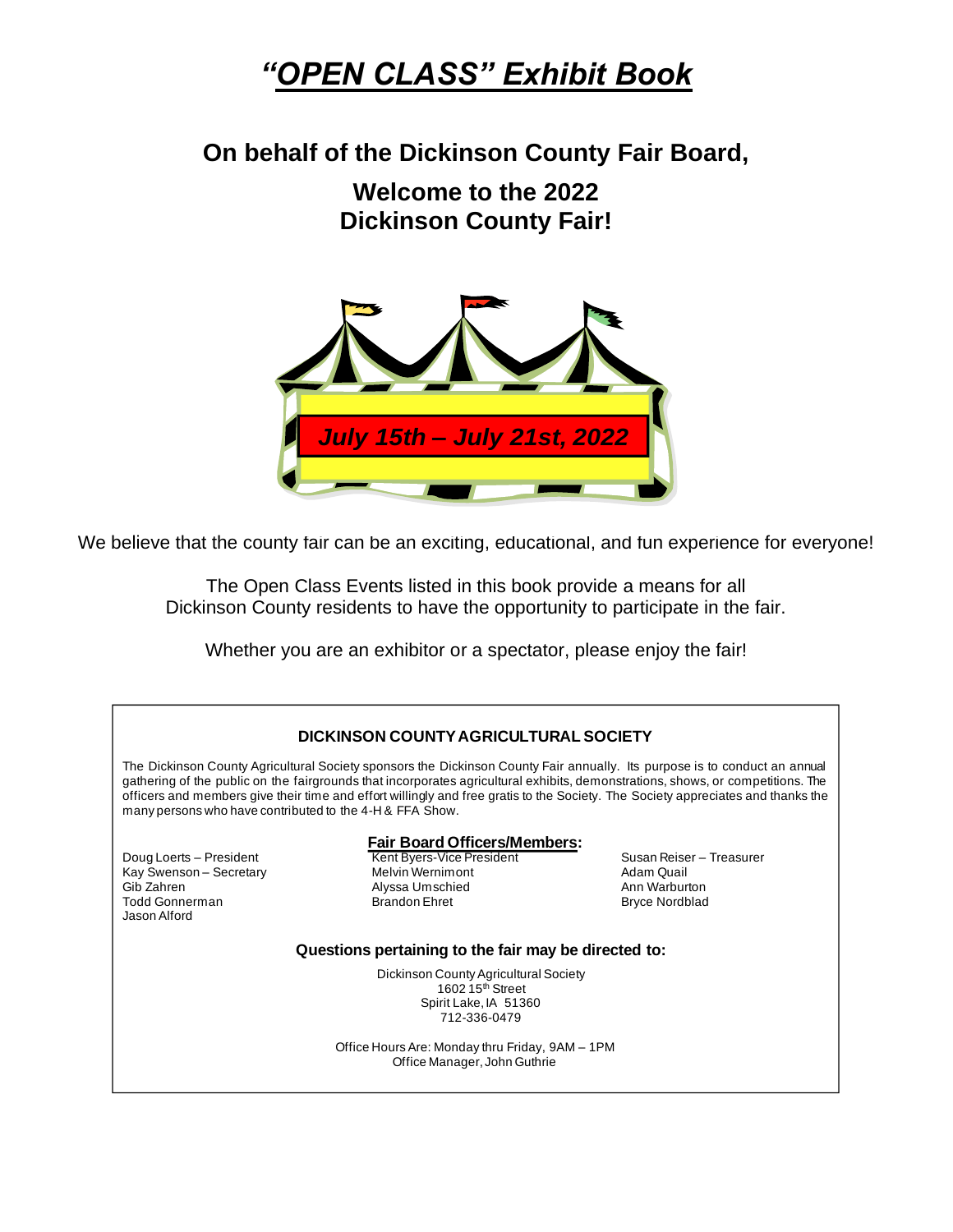# OPEN CLASS STATIC EXHIBIT RULES & REGULATIONS

Fair Board Rep..................................Kay Swenson (712-260-3447)

#### **PLEASE READ ALL INSTRUCTIONS CAREFULLY**

- 1. Entries are open to anyone whose exhibit represents a recreational hobby and is not used as a means of livelihood. Persons who teach the work as a means of livelihood in any of the classes in this department will not be permitted to enter their work in those classes. However, they may enter in any other classes. Entries originally done to meet the requirements of a graded class should not be entered. If an item is done within a class under professional teacher's advice, it should not be entered.
- 2. Exhibitors are limited to permanent or summer Dickinson County residents. All articles entered must be the work of the exhibitor. They must be entered in the name of the person who did the work.
- 3. All entries are split into two divisions: Senior Division = ages 19 and up, Junior Division = ages 18 and under.
- 4. Entries can be accepted in any class if made by two or more persons or by groups or organizations. Premium will be paid as one entry. It is not permissible to enter duplicate articles. All articles must have been completed during the past year. If the name of the maker is attached, it should be removed or covered.
- 5. Articles stained, soiled, or showing wear will be disqualified.
- 6. Entry cards will be distributed at check-in time, one per exhibit. A fee of \$1.00 per entry will be assessed to accompany entries.
- 7. Any item entered in the wrong class must be changed to the proper class at check-in time.
- 8. Articles must be labeled with appropriate entry tag on entry day. Articles should be labeled in a non-conspicuous place in case the tag becomes detached. LABEL WITH THE FOLLOWING: NAME, ADDRESS, AND CLASS NUMBER.
- CHECK-IN WILL BE JULY 11<sup>th</sup> and 12<sup>th</sup> FROM 9AM TO 1PM ON JULY 13th FROM 8AM TO 10AM. MAY BE PICKED UP ON THE 21<sup>st</sup> OF JULY AT 11 AM.
- 10. An exhibit will be judged on its individual merit and will place as the judges deem fitting. THE DECISION OF THE JUDGES WILL BE FINAL.
- 11. The judge will decide which premiums (Blue, Red or White), if any, are to be awarded. Additional awards may be stated within each department.
- 12. Competition for premiums is open to anyone who wishes to enter unless otherwise stated under special rules. The Rules and Regulations should be carefully read by every exhibitor to avoid misunderstandings, especially the rules in each department entered.
- 13. After judging, exhibits will be on display in the Dickinson County Community Building. Items may be covered with clear plastic to help prevent soiling.
- 14. The Dickinson County Agricultural Society will use all diligence to secure the safety of the articles after arrival and arrangement on the grounds but will not be responsible for loss or damage that may occur.
- 15. No exhibits shall be removed from the fairgrounds before the specified release time without consent of the superintendent. Any exhibit being removed early without consent shall forfeit any premium that may have been awarded.
- 16. Checks will be distributed Thursday at 11AM as exhibits are released. All checks must be cashed in 30 days or they will be void.
- 17. The judges will report to the Superintendent any exhibitor who shall interfere with the judging. In case of any interference, the Superintendent may demand a proper apology and/or withhold any premium previously awarded and exclude any further entries by such an exhibitor in classes yet to be judged.
- 18. Judges may withhold first premium if in their judgment the best exhibit in the class is not worthy of a prize. It is the object of the Association to further improvement and the judge may at his or her discretion award first, second, or third or withhold premiums as they may deem proper. A Best of Show rosette may also be awarded in each of these departments. This rule will be adhered to even where there is competition.
- 19. No person shall act as judge in any class in which he/she may be an exhibitor.
- 20. The Fair Board reserves the final and absolute right to interpret these rules and regulations and to arbitrarily settle and determine all matters, questions, and differences, in regards thereto, or connected with or incident to the open class fair exhibits.
- 21. **Premiums:** Blue \$3.00; Red \$2.50; White \$2.00.

### **PHOTOGRAPHY**

- 1. All entries must be mounted on cardboard or heavy mount board no larger than 14" x 16". Attach entry tag to the back lower left corner. Please include type of camera used.
- 2. Exhibits must be original work of the photographer. Amateur work only please.
- 3. Up to 2 exhibits per photographer per class may be entered. 4. Additional awards include: Best of Show in Color……………...............................Rosette

### **Class No:**

| <b>Senior</b>   | Junior          |                                                |
|-----------------|-----------------|------------------------------------------------|
| <b>Division</b> | <b>Division</b> |                                                |
| 0101            | 0201            | Color - Landscape                              |
| 0102            | 0202            | Color - People                                 |
| 0103            | 0203            | Color - Animal, Bird, etc. (Any live creature) |
| 0104            | 0204            | Color - Contemporary                           |
| 0105            | 0205            | Color - Plants & Flowers                       |
|                 |                 |                                                |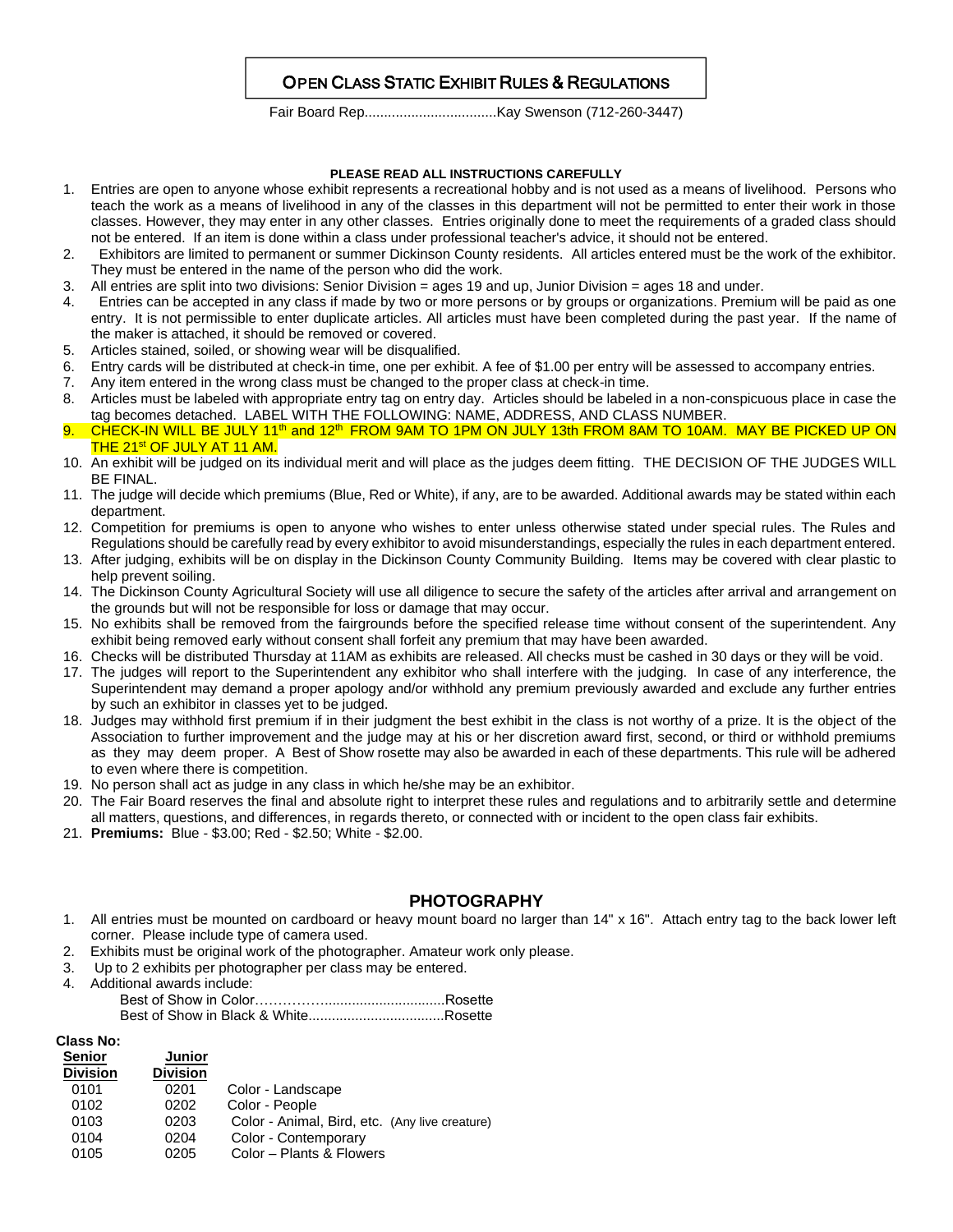| 0106 | 0206 | Black & White - Landscape                                                     |
|------|------|-------------------------------------------------------------------------------|
| 0107 | 0207 | Black & White - People                                                        |
| 0108 | 0208 | Black & White - Animal, Bird, etc. (Any live creature)                        |
| 0109 | 0209 | Black & White – Contemporary                                                  |
| 0110 | 0210 | Black & White – Plants & Flowers                                              |
| 0111 | 0211 | Black & White-Computer Manipulation (Include program used and original photo) |
| 0112 | 0212 | Color-Computer Manipulation (Include program used and original photo)         |

# **WOODWORKING**

1. Up to 2 works per exhibitor per class may be entered.

| <b>Class No:</b><br><b>Senior</b><br><b>Division</b> | Junior<br><b>Division</b> |                                                                                                                                      |
|------------------------------------------------------|---------------------------|--------------------------------------------------------------------------------------------------------------------------------------|
| 0301                                                 | 0401                      | Indoor Furniture - 1 furniture item constructed for use inside the home.                                                             |
| 0302                                                 | 0402                      | Outdoor Furniture - 1 furniture item constructed for use outside the home.                                                           |
| 0303                                                 | 0403                      | Woodcarving                                                                                                                          |
| 0304                                                 | 0404                      | A product crafted from hardwood species native to the State of Iowa. Examples - Oak, Walnut, Hickory, Maple,<br>Butternut, Ash, etc. |
| 0305                                                 | 0405                      | Exotic Woods, not native to lowa                                                                                                     |

# **DECORATED T-SHIRT/SWEATSHIRT**

1. Beads, appliqué, paint, cross-stitch or other medium can be used to decorate a T-shirt or sweatshirt.

Up to 2 works per exhibitor per class may be entered.

#### **Class No:**

| GIASS IVO.      |                 |                     |
|-----------------|-----------------|---------------------|
| <b>Senior</b>   | Junior          |                     |
| <b>Division</b> | <b>Division</b> |                     |
| 0501            | 0601            | Beads               |
| 0502            | 0602            | Appliqué            |
| 0503            | 0603            | Paint               |
| 0504            | 0604            | Cross-Stitch        |
| 0505            | 0605            | <b>Other Medium</b> |
|                 |                 |                     |

# **QUILTS**

| Class No:       |                 |                        |
|-----------------|-----------------|------------------------|
| <b>Senior</b>   | Junior          |                        |
| <b>Division</b> | <b>Division</b> |                        |
| 0701            | 0801            | Patchwork              |
| 0702            | 0802            | Lap Quilt              |
| 0703            | 0803            | <b>Hand Quilted</b>    |
| 0704            | 0804            | <b>Machine Quilted</b> |
| 0705            | 0805            | Sampler                |
| 0706            | 0806            | Wall Hanging           |
| 0707            | 0807            | Infant                 |
| 0708            | 0808            | Appliqué               |
| 0709            | 0809            | Other                  |

# **PAINTING/COPYWORK**

**COPY WORK** Copies of the work of other artists may be entered in this class. They must be the work of the exhibitor. Submit the picture or photo that was copied with the entry.

| Class No. |
|-----------|
|           |

| <b>Senior</b><br><b>Division</b> | <b>Junior</b><br><b>Division</b> |                                                                      |
|----------------------------------|----------------------------------|----------------------------------------------------------------------|
| 0901                             | 1001                             | Drawing-chalk, charcoal, pencil, ink, pastels                        |
| 0902                             | 1002                             | Mixed media                                                          |
| 0903                             | 1003                             | Oil Painting                                                         |
| 0904                             | 1004                             | Water base media - water color, acrylic, casein, goche, ink, tempera |
| 0905                             | 1005                             | Illustration of poem, story, etc., include written explanation.      |
| 0906                             | 1006                             | Miniature - any subject.                                             |
| 1106                             | 1206                             | Point of Interest (identify location of entry)                       |
| 1107                             | 1207                             | Cartoon                                                              |
| 1108                             | 1208                             | Calligraphy                                                          |
| 1109                             | 1209                             | Miniature                                                            |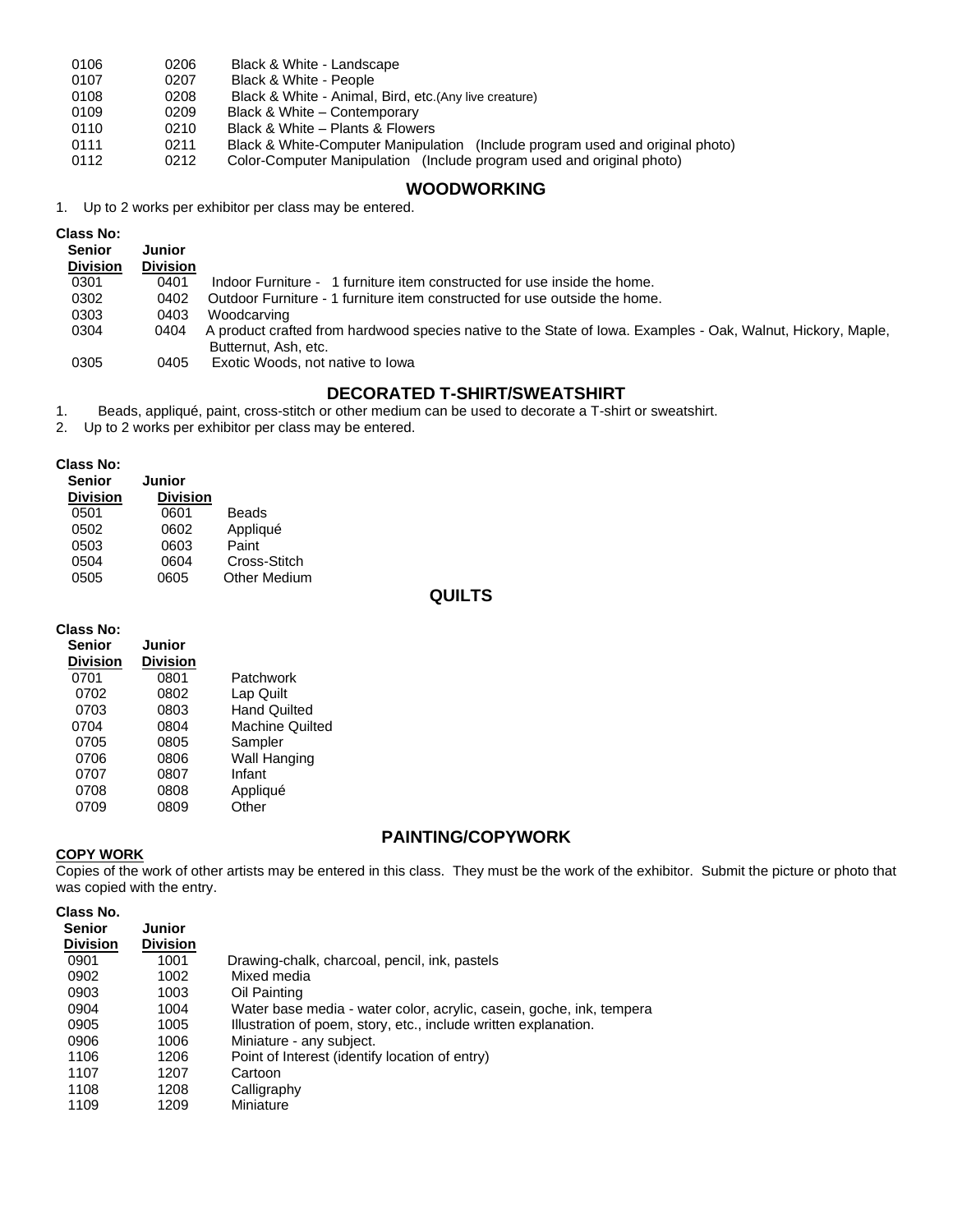### **PAINTING/ORIGINALS**

### **ORIGINALS**

All entries in this class must be the original work of the exhibitor. Copies of the work of other artists cannot be accepted in this class.

| Class No:<br><b>Senior</b><br><b>Division</b> | Junior<br><b>Division</b> |                                                                      |
|-----------------------------------------------|---------------------------|----------------------------------------------------------------------|
| 1101                                          | 1201                      | Drawing-chalk, charcoal, pencil, ink, pastels                        |
| 1102                                          | 1202                      | Mixed media                                                          |
| 1103                                          | 1203                      | Oil Painting                                                         |
| 1104                                          | 1204                      | Water base media - water color, acrylic, casein, goche, ink, tempera |
| 1105                                          | 1205                      | Illustration of poem, story, etc., include written explanation.      |

# **CREATIVE ARTS &HANDICRAFTS**

**Class No.** 

| Senior   | <b>Junior</b>   |                                        |
|----------|-----------------|----------------------------------------|
| Division | <b>Division</b> |                                        |
| 1301     | 1401            | Basket Weaving                         |
| 1302     | 1402            | Leathercraft or Pigskin                |
| 1303     | 1403            | <b>Metal Craft</b>                     |
| 1304     | 1404            | Nature Craft                           |
| 1305     | 1405            | Paper Craft                            |
| 1306     | 1407            | Scherenschnitte (paper snipping)       |
| 1308     | 1408            | <b>Stained Glass</b>                   |
| 1309     | 1409            | Tatting                                |
| 1310     | 1410            | Decoupage                              |
| 1311     | 1411            | Rag Work                               |
| 1312     | 1412            | Other                                  |
| 1313     | 1413            | Needlepoint                            |
| 1314     | 1414            | <b>Embroidery/Counted Cross Stitch</b> |
| 1315     | 1415            | Knitting/Crochet                       |
| 1316     | 1416            | Lap Robe                               |
| 1317     | 1417            | Knitted/ Crochet Shawl                 |
| 1318     | 1418            | Knitted/ Crochet Baby Blanket          |
| 1319     | 1419            | Knitted/Crochet Mittens                |
| 1320     | 1420            | Dish Rag                               |
| 1321     | 1421            | Pot Holders                            |
| 1322     | 1422            | Scarf                                  |
| 1323     | 1423            | Scrapbooking                           |
| 1324     | 1424            | Other                                  |

# **ORIGINAL ART**

### **Class No:**

| <b>Senior</b>   | <b>Junior</b>   |                             |
|-----------------|-----------------|-----------------------------|
| <b>Division</b> | <b>Division</b> |                             |
| 3701            | 3801            | Vases, pottery              |
| 3702            | 3802            | Vases, contemporary pottery |
| 3703            | 3803            | Other                       |

### **HOLIDAYS**

#### **Class No:**

| <b>Senior</b><br><b>Division</b> | <b>Junior</b><br><b>Division</b> |                                    |
|----------------------------------|----------------------------------|------------------------------------|
| 1501                             | 1601                             | Nativity Item                      |
| 1502                             | 1602                             | Stocking or boot                   |
| 1503                             | 1603                             | <b>Tree Decoration</b>             |
|                                  |                                  | a. design made from fiber          |
|                                  |                                  | b. design painted                  |
|                                  |                                  | c. design made from textiles       |
|                                  |                                  | d. shaped or constructed from wood |
|                                  |                                  | e. using other craft materials     |
| 1504                             | 1604                             | Wreath                             |
| 1505                             | 1605                             | Other                              |
| 1506                             | 1606                             | Quilt                              |
|                                  |                                  |                                    |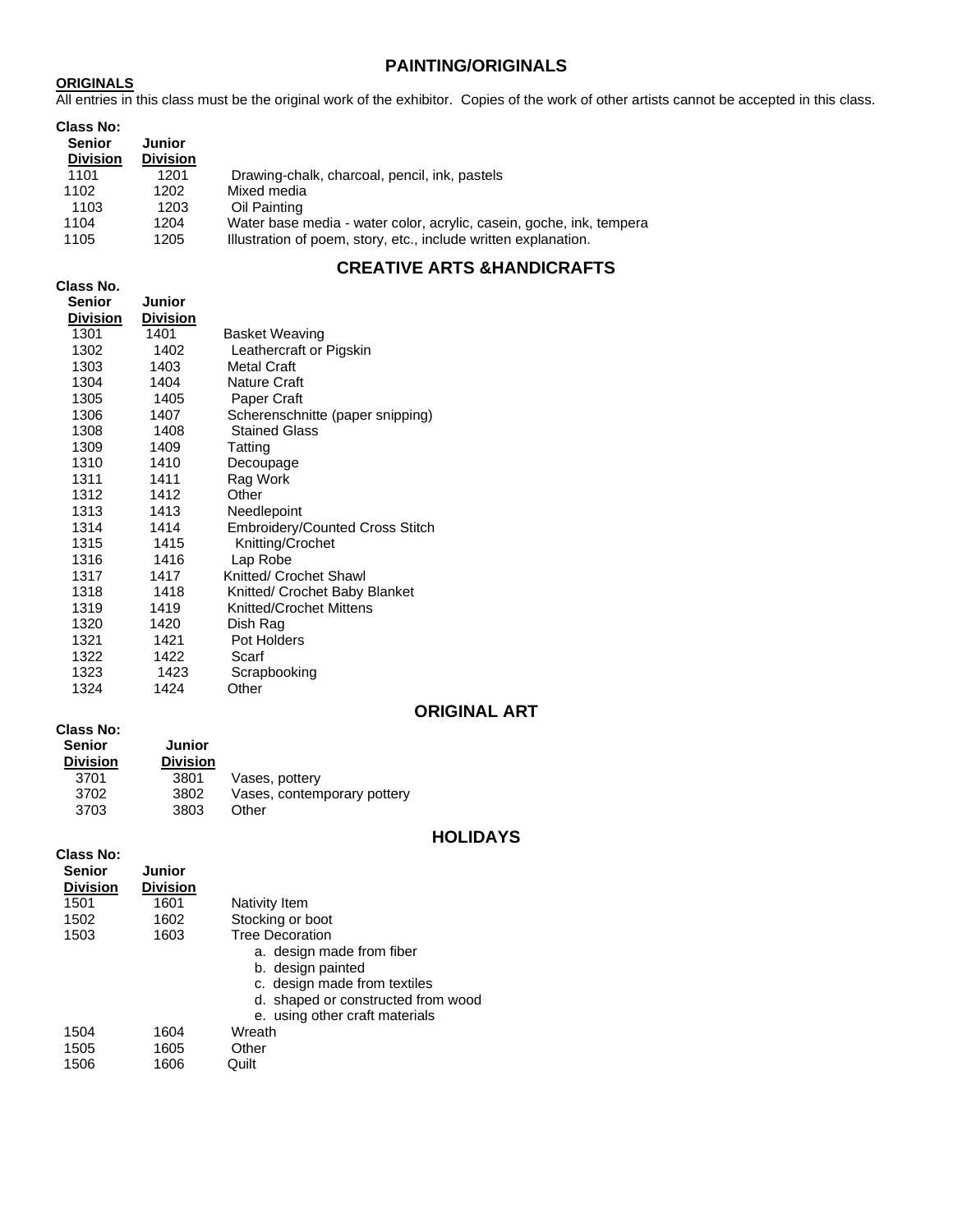### **DOLLS**

| <b>Class No:</b> |                 |                                                                                                              |
|------------------|-----------------|--------------------------------------------------------------------------------------------------------------|
| <b>Senior</b>    | Junior          |                                                                                                              |
| <b>Division</b>  | <b>Division</b> |                                                                                                              |
| 1701             | 1801            | Porcelain Doll - outfit made by exhibitor <b>a.)</b> Large - more than 15" <b>b.</b> ) Small - less than 15" |
| 1702             | 1802            | Porcelain Doll - purchased outfit <b>a.</b> ) Large - more than 15" <b>b.</b> ) Small - less than 15"        |
| 1703             | 1803            | Porcelain Doll - Ethnic                                                                                      |
| 1704             | 1804            | Porcelain Doll - with cloth body                                                                             |
| 1705             | 1805            | Porcelain Doll - ball jointed                                                                                |
| 1706             | 1806            | Mop Dolls                                                                                                    |
| 1707             | 1807            | Other                                                                                                        |

# **STUFFED ANIMAL, DOLL OR TOY**

| <b>Class No:</b><br><b>Senior</b><br><b>Division</b> | Junior<br><b>Division</b> |                     |
|------------------------------------------------------|---------------------------|---------------------|
| 1901                                                 | 2001                      | Jointed Animal      |
| 1902                                                 | 2002                      | <b>Stuffed Doll</b> |
| 1903                                                 | 2003                      | <b>Teddy Bear</b>   |
| 1904                                                 | 2004                      | )ther               |

# **STRAIGHT FROM THE SEWING MACHINE**

| Class No.<br><b>Senior</b><br><b>Division</b> | <b>Junior</b><br><b>Division</b> |                            |
|-----------------------------------------------|----------------------------------|----------------------------|
| 2101                                          | 2201                             | Bag (laundry, craft, etc.) |
| 2102                                          | 2202                             | Home Accessory             |
| 2103                                          | 2203                             | Kitchen Item               |
| 2104                                          | 2204                             | Pillow                     |
| 2105                                          | 2205                             | Wall Hanging               |
| 2106                                          | 2206                             | Clothing                   |

### **PIE**

1. The pie must be a two crust fruit pie; recipe must be included.

2. No cream or custard, including pumpkin pies will be accepted.

#### **Class No:**

| Senior          | Junior          |                     |
|-----------------|-----------------|---------------------|
| <b>Division</b> | <b>Division</b> |                     |
| 2301            | 2401            | Two-crust fruit pie |

### **BREAD**

1. Recipe must be included.

#### **Class No:**

| <b>Senior</b>   | <b>Junior</b>   |                       |
|-----------------|-----------------|-----------------------|
| <b>Division</b> | <b>Division</b> |                       |
| 2501            | 2601            | Machine               |
| 2502            | 2602            | Scratch               |
| 2503            | 2603            | Yeast, Quick          |
| 2504            | 2604            | Other                 |
| 2505            | 2605            | <b>Dinner Rolls</b>   |
| 2506            | 2606            | <b>Cinnamon Rolls</b> |
|                 |                 |                       |

### **COOKIES**

1. Recipe must be included.

2. Four cookies compose an entry.

### **Class No:**

| טוו ככושט.      |                 |                              |
|-----------------|-----------------|------------------------------|
| <b>Senior</b>   | <b>Junior</b>   |                              |
| <b>Division</b> | <b>Division</b> |                              |
| 2701            | 2801            | Drop                         |
| 2702            | 2802            | Sugar drop                   |
| 2703            | 2803            | Sugar - Cutout - Undecorated |
| 2704            | 2804            | Sugar - Cutout - Decorated   |
| 2705            | 2805            | <b>Bar Cookies</b>           |
| 2706            | 2806            | Molded or Pressed Cookies    |
| 2707            | 2808            | Other                        |
|                 |                 |                              |